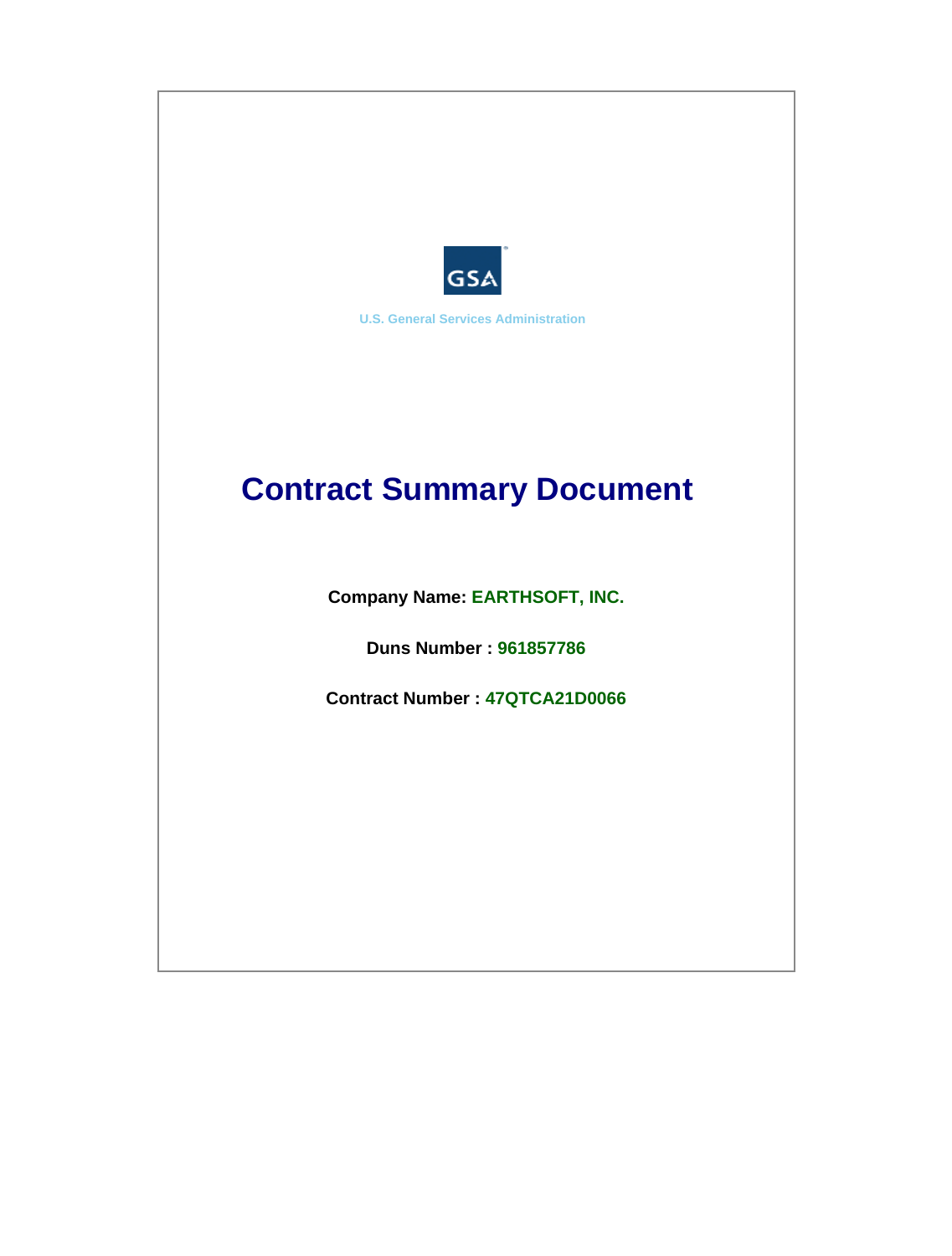**1. Estimated Award Value :\$** 475000

**Base Period :\$** 100000

**Option Period 1 :\$** 125000

**Option Period 2 :\$** 125000

**Option Period 3 :\$** 125000

- **2. Solicitation Number :** 47QSMD20R0001
- **3. Contract Period :** March 5, 2021 through March 4, 2026
- **4. Business Size :** Small Business

## **5. Business Types :**

| <b>Business Type</b> | <b>Description</b>           |
|----------------------|------------------------------|
| 12X                  | 2X - For-Profit Organization |

## **6. Subcontracting Plan Type :** N/A **and Expiration :** N/A

### **7. Items Awarded :**

| <b>SIN</b> | <b>Description</b>                                     | <b>Large Category</b>              | <b>Subcategory</b> |
|------------|--------------------------------------------------------|------------------------------------|--------------------|
| 511210     | Software Licenses                                      | Information Technology IT Software |                    |
| 54151S     | Information Technology<br><b>Professional Services</b> | Information Technology IT Services |                    |
| 54151      |                                                        | Information Technology IT Software |                    |
| 611420     |                                                        | Information Technology IT Training |                    |

#### **Labor Categories :**

Chief Technical Officer

Software Technologist I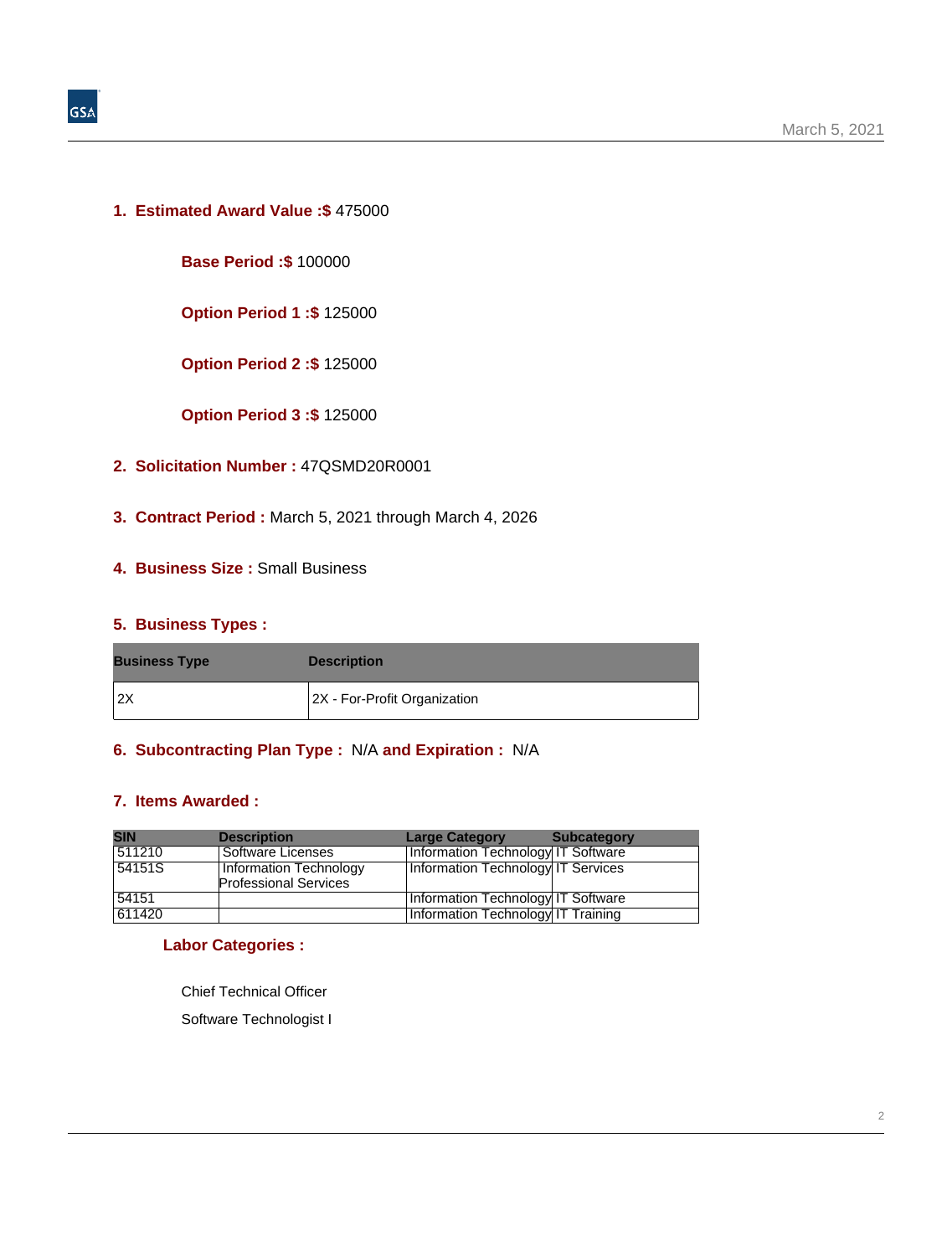Software Technologist II

Software Technologist III Software Developer I

Software Developer II

Software Developer III

Systems Analyst I

Systems Analyst II

Systems Analyst III

Project Manager

Sr. Project Manager

Information Technology

Quality Assurance I

Quality Assurance II

Quality Assurance III

Technical Writer

Trainer II

Trainer III

## **8. Escalation Rates :**

552.216-70 Economic Price Adjustment

## **9. IFF Statement :**

552.238-74 - Industrial Funding Fee and Sales Reporting - refer to contract for current version applicable to offer / award

# **10. Minimum Order Quantities:**

\$100

# **11. Minimum Order Limit : \$** 100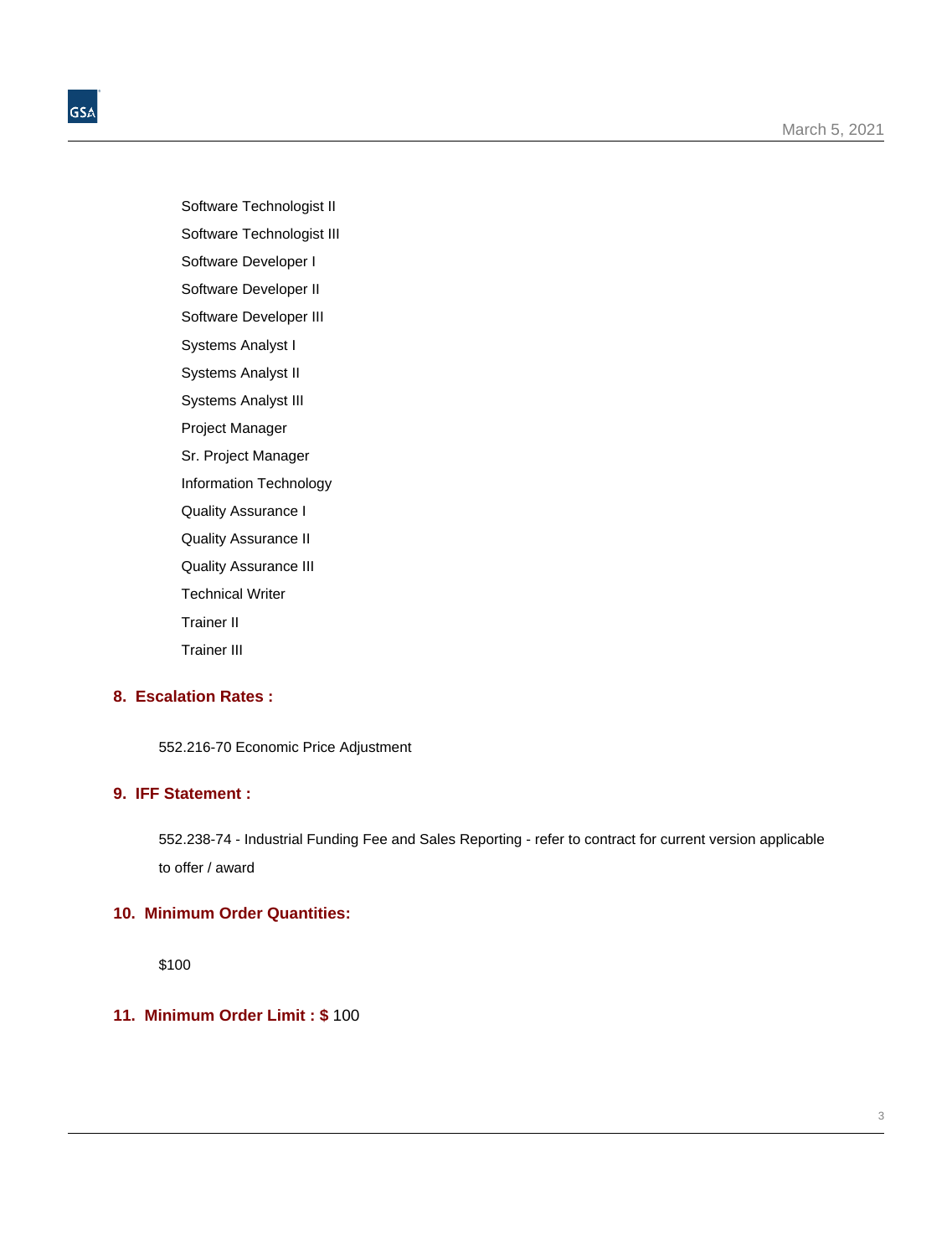#### **12. Maximum Order Limit : \$** 500000

#### **13. Geographic Coverage :**

| <b>SIN</b> | <b>Scope</b>   |
|------------|----------------|
| 511210     | W - WorldWide  |
| 54151S     | .W - WorldWide |
| 54151      | W - WorldWide  |
| 611420     | W - WorldWide  |

#### **14. Prompt payment Discounts :**

Discount1 : 00.000 % if Payment is made within 00 days

Discount2 : 00.000 % if Payment is made within 00 days

Net 30 days.

## **Volume Discounts :**

N/A

### **15. MFC (Most Favored Customer)/BOA (Basis of Award) Customer :**

Commercial End Users

#### **16. Approved Exceptions :**

EARTHSOFT, INC. offer dated November 24, 2020 and Final Proposal Revision dated March 2, 2021, submitted in response to standing Solicitation No 47QSMD20R0001, for Multiple Award Schedule MAS, is hereby accepted by the Government.

## **17. Terms and Conditions :**

**Clause Title**

**Terms and Conditions Notes :**